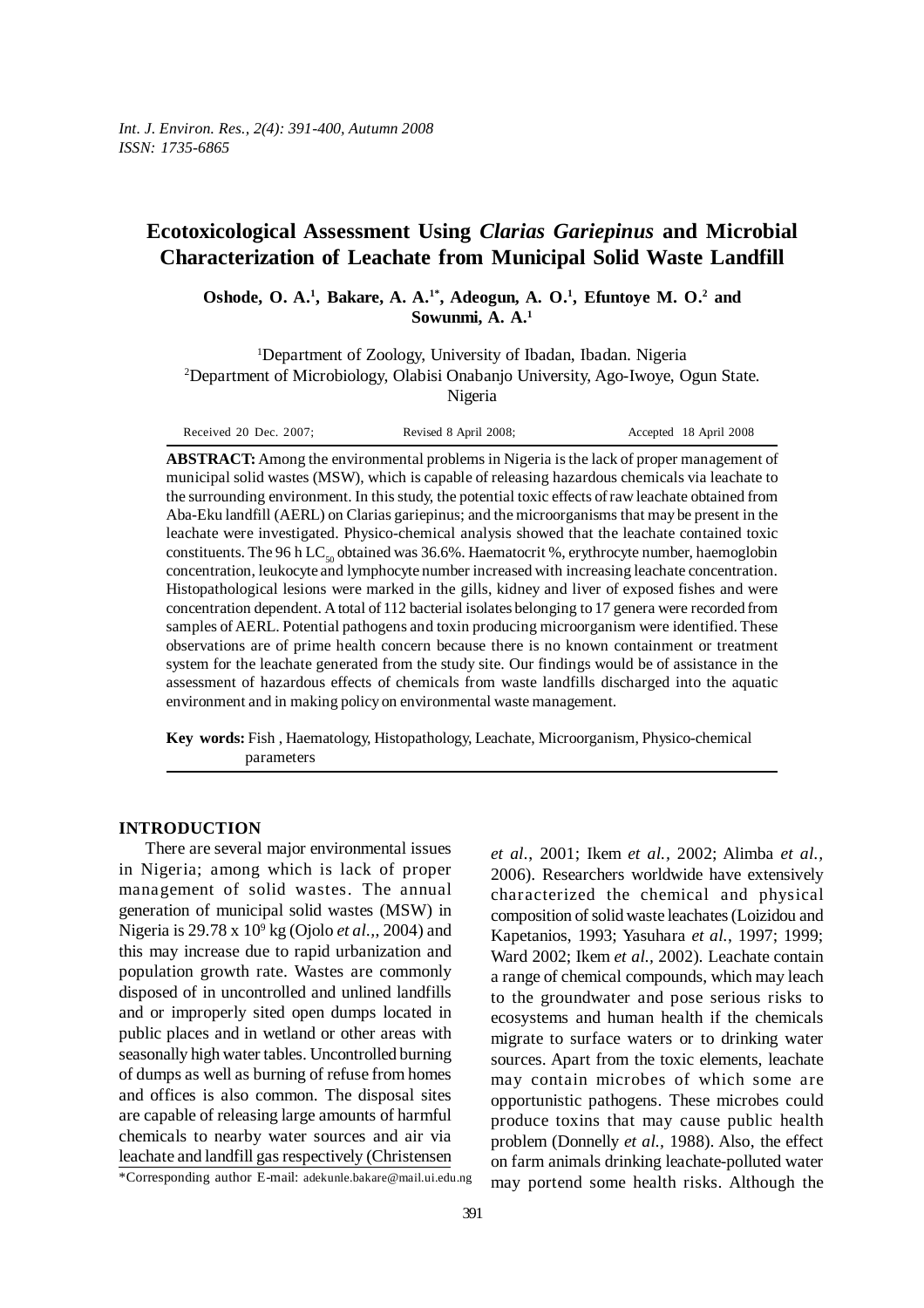effects of leachate are weakened with distance from the source of generation, it can still cause pollution of surface and groundwater, organic carbon affecting odor and taste of groundwater, nitrogen compounds producing eutrophication in surface waters and high nitrates in drinking water, and toxic heavy metals in ground and surface waters (Robinson, 1983).

The realization of the polluting and potential public health effects of solid waste leachate has prompted a number of studies on the toxicity of leachates on microalgae (Cheung *et al.,* 1993, Bernard *et al.,* 1996), bacteria (Day *et al.,* 1993; Pivato and Gaspari, 2005; Koshy *et al.,* 2007), plants (Cureton *et al.,* 1991; McMurphy *et al.,* 1996; Bakare and Wale-Adeyemo, 2004), *Drosophila melanogaster* (Siddique *et al.,* 2005; 2008)*, Daphnia* and fishes (Wong*,* 1989, Ernst *et al.,* 1994; Bernard *et al.,* 1996; Wik and Dave, 2006), mice (Bakare *et al.,* 2003a; Sang and Li, 2005), rats (Alimba *et al.*, 2006) and human cells (Bakare *et al.,* 2007). Amongst these, reports on the potential toxic effects of leachate on fishes are limited, and none so far on the use of tropical fish as test organism. Also, there is paucity of information on microorganism that may be present in solid waste landfill/dumpsites leachate in Nigeria. Little information is currently available about the toxicity of MSW landfill leachates in Nigeria, and such a database would be useful in evaluating treatment options and reuse possibilities. Fish should be a major test organism in ecotoxicological studies because of their link to man in the food chain. They are particularly useful for the assessment of waterborne and sediment-deposited toxins where they may provide advanced warning of the potential danger of new chemicals and the possibility of environmental pollution (Powers, 1989). In addition, fish health is essential to the success of aquaculture industry, an industry of growing importance in protein production for humans (Hart, 1996). In Nigeria, fish is regarded as one of the commonest source of proteins, thus contamination of water bodies where fish resides deserves greater attention. In this study, *Clarias gariepinus* was exposed to raw leachate obtained from Aba-Eku municipal solid waste landfill, Ibadan, Nigeria; and the  $LC_{50}$  and effects on blood parameters, gills, kidney and liver were investigated. We also examined and characterized the microbial

population of leachate from the landfill.

### **MATERIALS & METHODS**

The study site is Aba-Eku landfill, located in Ona-Ara Local Government Area of Ibadan (longitude 3° 5 East and latitude 7° 23 North), Oyo State, Nigeria. The landfill constructed in 1996 and opened to the public for dumping of refuse in 1999 has since been used for municipal solid waste disposal from public and private waste management operators (Aluko, 2001). This landfill is not equipped with a leachate collection and treatment system; thus, leachate produced is freely discharged into the surrounding aquatic and terrestrial environmental media. Raw leachate samples collected in June 2005 (rainy season) from leachate wells (not less than 20 grabs to form a composite sample for the study site) was transferred to the laboratory in prewashed plastic containers (10 L capacity), filtered to remove debris and stored at 4 °C until use 48 hr later. This was considered as the stock solution and designated Aba-Eku raw leachate (AERL). Serial dilutions were prepared from the stock in accordance with standard procedures for shortterm static bioassay (Reish and Oshida, 1986). The physical and chemical properties of the leachate were determined in accordance with standard methods (USEPA, 1996; APHA, 1998). Standard physical and chemical parameters, including; chemical oxygen demand (COD), biochemical oxygen demand (BOD), dissolved oxygen (DO), conductivity, chloride, sulphate, ammonia and nitrate, were determined. The concentrations of six heavy metals viz. iron (Fe), lead (Pb), cadmium (Cd), manganese (Mn), zinc (Zn) and chromium (Cr) were estimated in the leachate sample using atomic absorption spectrophotometer (Buck AAS model, United Kingdom).

Fingerlings of *Clarias gariepinus* obtained commercially (Oyo state fisheries, Ibadan Nigeria) were utilized for this study. The fish is available, inexpensive and important in aquaculture in Nigeria. The care and use of these fishes was in accordance with international guidelines on the use of fishes for research (American Fisheries Society, 2004). They were acclimatized and maintained in plastic tank (40 L capacity) at  $26 \pm 2$  °C for 14 days, during which they were fed with commercial fish pellet until average weight of  $3.05 \pm 0.58$  g was reached. The natural photoperiod was maintained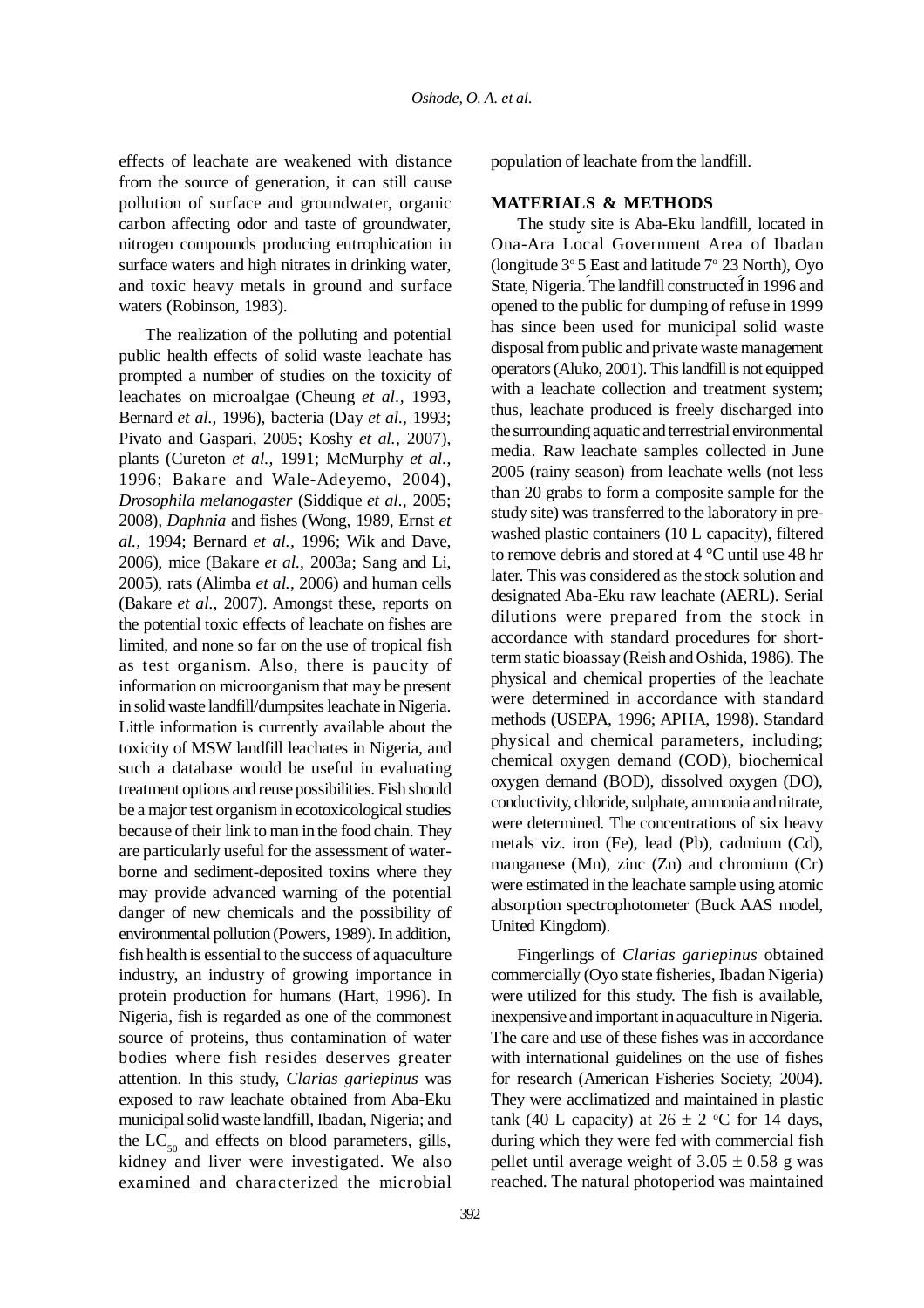during the acclimation and experimental periods and the water was kept oxygen saturated with aeration. Mortality during the period of acclimatization was less than 1% and each experiment was carried out in duplicate.Five concentrations viz: 5, 15, 25, 35 and 45 % of the test leachate and a control group (dechlorinated tap water) were utilized for the acute toxicity test. These concentrations were selected based on a preliminary range finding test (data not shown). Twenty fishes per tank were used to conduct this assay with 2 replicates for each concentration and the control. This set-up was observed for 96 hr, and the test fishes were observed hourly for behavioral/physiological changes and mortality. A fish was considered dead when there was lack of opercular movement when prodded with a glass probe (Adeogun, 2004).The haematological and histopathological examination was based on the  $\frac{1}{2}$   $\frac{1}{2}$  obtained in the acute toxicity study. Three concentrations (3.08%, 6.17% and 12.33%) and a control group in duplicates was set-up. Ten fishes (average weight  $7.53 \pm 4.38$  g) were stocked in each group and were fed at 5% body weight once daily. Each concentration and the control was renewed every 48 hr for 3 weeks to maintain a continuous exposure. Blood samples were collected on the  $7<sup>th</sup>$ ,  $14<sup>th</sup>$  and  $21<sup>st</sup>$  day from the start of experiments from the caudal vein of 5 fishes (randomly selected) from each group with 1 mL sterile syringe and needle and mixed in a 5 mL heparinized disposable bottles. Total erythrocyte and leucocyte count, packed cell volume and hemoglobin estimation were carried out in accordance to Blaxhall and Daisley (1973) while derived hematological values (MCV and MCHC) were calculated according to Jain (1986).

Two fishes were sacrificed immediately after the final  $(21<sup>st</sup> day)$  collection of blood samples and kidney, liver and gills were surgically removed. These organs were fixed in Bouins fluid for 6 hr, transferred into 10% buffered formalin, and dehydrated in ascending grades of alcohol. They were cleared in xylene, embedded in paraffin wax and sections were cut with a microtome. The sections were stained with haematoxylin and eosin (H and E) and examined for pathological changes at 1000x.Leachate samples (180) for microbiological analysis were collected in sterile universal plastic container from four randomly selected points at the study site during the months of November 2004 to March 2005 (dry season) and June to October 2005

(rainy season). They were analyzed for microorganisms using standard microbiological procedures (Barrow and Fetham, 1993; APHA, 1995).The SPSS 11.0 ® was used for the statistical analysis. Results are expressed as mean  $\pm$  SE. A two–way analysis of variance (ANOVA) and Duncan's Multiple Range Test (DMRT) were used to analyze the data with the level of statistical significance estimated at P< 0.05.

# **RESULTS & DISCUSSION**

Table 1 presents the physical and chemical characteristics of AERL. The pH of the sample used for toxicity test is slightly alkaline. The pH of samples used for microbial analysis varied from 6.5 to 8.1 while the temperature (values not shown in the Table) was between 28.6 and 33.5 °C. The samples had foul smell and the concentrations of BOD, ammonia, nitrate, chloride, Pb, Cd, Fe, Mn and Cr were high.When the test leachate was administered into experimental tanks, various behavioral responses like rapid and erratic swimming, uncoordinated movement, darting up and down with occasional jumpy movement, swimming alternately on the lateral and ventral sides and rapid opercula movement were observed. Prior to mortality recorded at some concentrations, there was negative thigmotropism with prolonged gaping

**Table 1. Physical and chemical characteristics of raw leachate from Aba-Eku MSW landfill Nigeria**

|                        | <b>AERL</b> | $USEPA$ <sup>b</sup> | <b>FEPA</b> <sup>c</sup> |
|------------------------|-------------|----------------------|--------------------------|
| parameter <sup>a</sup> |             |                      |                          |
| pH                     | 8.2         | $6.5 - 8-5$          | $6 - 9$                  |
| $BOD^*$                | 110.7       |                      | 50                       |
| $COD**$                | 338.19      | 410                  |                          |
| Conductivity           | 915         |                      |                          |
| Ammonia                | 83.88       | 0.02                 | 0.01                     |
| Nitrate                | 38.60       | 10                   |                          |
| Sulphate               | 98.40       | 250                  | 20                       |
| Chloride               | 4280.0      | 250                  |                          |
| Ph                     | 73.30       | 0.015                | 0.01                     |
| Cd                     | 5.693       | 0.005                | 0.05                     |
| Fe                     | 50.47       | 0.30                 | 0.05                     |
| Mn                     | 23.81       | 0.05                 | 0.05                     |
| Zn                     | 3.51        | 5.0                  | 5.0                      |
| Сr                     | 2.48        | 0.10                 | 0.05                     |

a All values are in mg/l, except pH with no unit, and conductivity, which is in µs/cm.

<sup>b</sup> (www.epa.gov/safewater/mcl.html)

c Federal Environmental Protection Agency (2001)

Permissible limits for drinking water,

\*BOD Biochemical Oxygen Demand

\*\*COD Chemical Oxygen Demand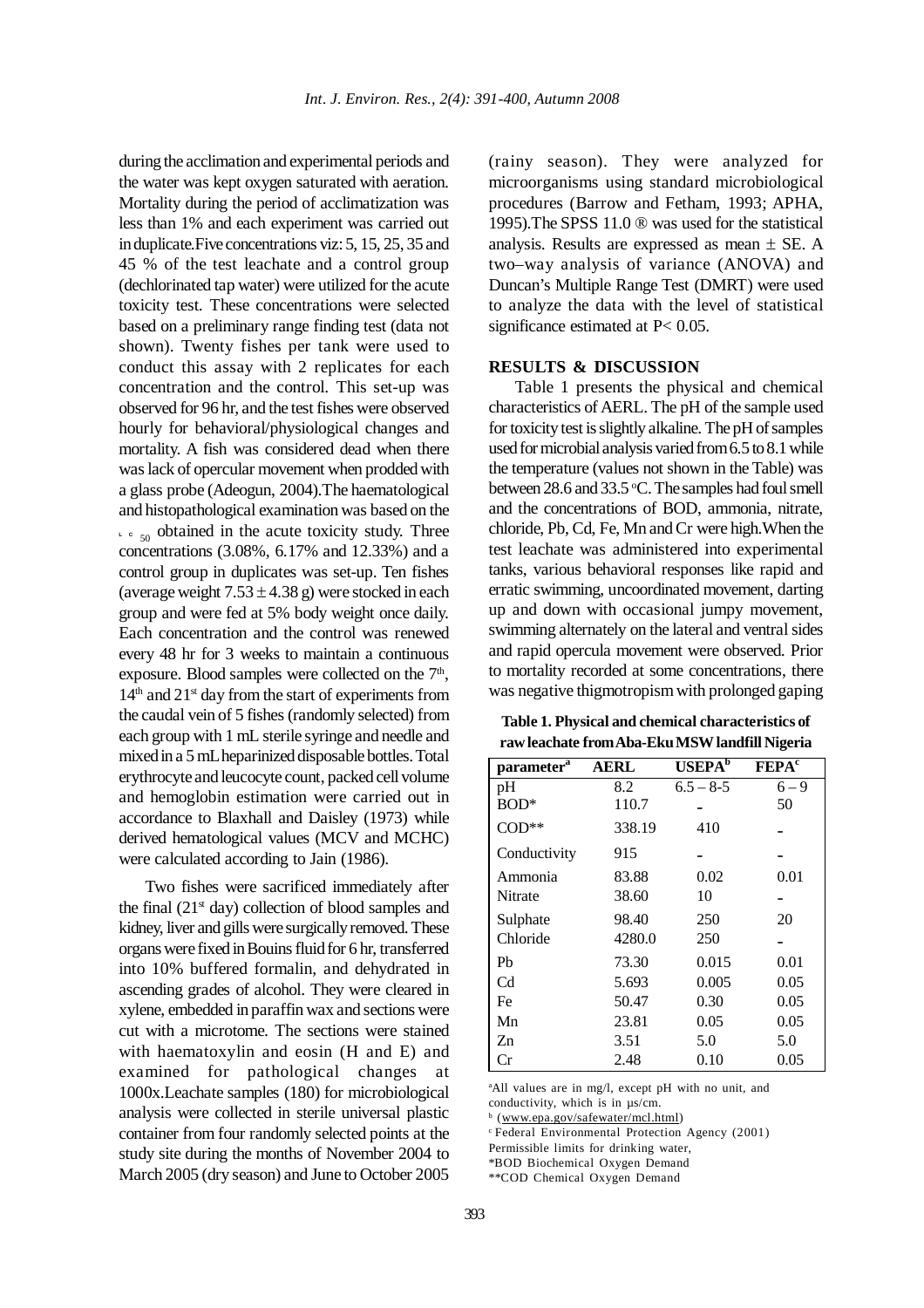of jaws. These observations were more pronounced with increasing concentrations. The colour of exposed fishes became progressively darker with increasing concentration and mortality was directly proportional to the concentration of the test leachate.

In the  $LC_{50}$  study, no death was recorded after 96 hr in the control, 5% and 15% concentrations of AERL. There was 20%, 40% and 100% mortality at the 25%, 35% and 45% concentrations of AERL, respectively. The 96 hr  $LC_{50}$  obtained using the probit method is 36.6%. The hematological changes observed are presented in Tables 2 and 3. In general,

haematocrit percentages, erythrocyte number and hemoglobin concentration increased at tested concentrations compared with the control values (Table 2). There were considerable increases in leucocytes and lymphocyte number when compared with the control values (Table 3). When compared with the controls, gills of exposed fishes had stunted and sloughed secondary lamellae at tested concentrations. Mild erosion of the secondary lamellae was observed at 6.17% and 12.33% concentrations of AERL, respectively (Fig. 1). Histopathological investigations of the liver of

**Table 2. Red blood cell indices and thrombocytes of** *Clarias gariepinus* **exposed to Aba-Eku raw leachate**

| Days | Conc.<br>(%) | <b>PCV</b><br>(%)         | <b>RBC</b> count             | Hb conc.<br>(mg/dl)          | MCV (fc)                    | <b>MCHC</b>               | <b>Thrombocytes</b><br>$(x10^5l)$ |
|------|--------------|---------------------------|------------------------------|------------------------------|-----------------------------|---------------------------|-----------------------------------|
|      | Control      | $21.0 \pm 1.0^a$          | $1.34 \pm 0.02^a$            | $6.65 \pm 0.15$ <sup>c</sup> | $157.0 \pm 10.0^a$          | $32.0 \pm 1.0^a$          | $20.75 \pm 0.62$ <sup>c</sup>     |
|      | 3.08%        | $18.5 \pm 0.5^{\text{a}}$ | $1.23 \pm 0.01^a$            | $6.0 \pm 0.0^a$              | $150.5 \pm 2.5^{\text{a}}$  | $32.5 \pm 0.5^{\text{a}}$ | $24.40 \pm 3.4^{\text{a}}$        |
|      | 6.17%        | $21.5 \pm 0.5^{\text{a}}$ | $1.38 \pm 0.38^a$            | $7.0 \pm 0.0^a$              | $156.0 \pm 0.0^a$           | $32.0 \pm 1.0^a$          | $21.35 \pm 3.95^a$                |
|      | 12.33%       | $22.0 \pm 4.0^a$          | $1.40 \pm 0.14^a$            | $7.35 \pm 1.15^a$            | $155.5 \pm 13.5^a$          | $33.5 \pm 0.5^{\text{a}}$ | $22.25 \pm 0.55^a$                |
|      | Control      | $26.5 \pm 3.5^{\circ}$    | $1.87 \pm 0.44$ <sup>a</sup> | $8.75 \pm 0.95^{\text{a}}$   | $145.0 \pm 16.0^a$          | $33.0 \pm 1.0^a$          | $12.30 \pm 0.1^a$                 |
| 14   | 3.08%        | $23.5 \pm 1.5^a$          | $1.60 \pm 0.24$ <sup>a</sup> | $7.8 \pm 0.4^a$              | $151.5 \pm 31.5^a$          | $33.0 \pm 0.0^a$          | $12.10 \pm 0.3^{\text{a}}$        |
|      | 6.17%        | $21.0 \pm 1.0^a$          | $1.48 \pm 0.2^a$             | $7.15 \pm 0.35$ <sup>a</sup> | $145.0 \pm 26.0^a$          | $34.0 \pm 0.0^a$          | $12.10 \pm 0.3^a$                 |
|      | 12.33%       | $23.5 \pm 3.5^{\circ}$    | $1.48 \pm 0.27$ <sup>a</sup> | $7.5 \pm 1.0^a$              | $160.0 \pm 5.0^{\circ}$     | $32.0 \pm 1.0^b$          | $13.45 \pm 0.15^a$                |
|      | Control      | $27.0 \pm 5.0^a$          | $1.84 \pm 0.57$ <sup>a</sup> | $8.4 \pm 1.6^a$              | $152.5 \pm 20.5^{\text{a}}$ | $3.50 \pm 0.5^{\text{a}}$ | $13.75 \pm 0.35^{ab}$             |
|      | 3.08%        | $21.5 \pm 1.5^a$          | $1.35 \pm 0.03^{\text{a}}$   | $6.75 \pm 0.05^{\text{a}}$   | $158.5 \pm 7.5^{\circ}$     | $31.5 \pm 2.5^{\circ}$    | $14.10\pm0.3^{b}$                 |
| 21   | 6.17%        | $27.0 \pm 2.0^a$          | $1.41 \pm 0.08^a$            | $8.0 \pm 0.5^{\text{a}}$     | $191.0\pm4.0^a$             | $29.5 \pm 0.5^a$          | $12.5 \pm 0.3^{\text{a}}$         |
|      | 12.33%       | $26.0 \pm 4.0^a$          | $1.83 \pm 0.54$ <sup>a</sup> | $8.3 \pm 1.3^a$              | $148.0 \pm 22.0^a$          | $31.5 \pm 0.5^a$          | $12.85 \pm 0.35^{ab}$             |

Values are mean ± standard error.

Means with same uperscript along the same column within

sampling day boxes are not significantly different.

 $P < 0.05$  = Level of statistical significance

| Days | Conc.<br>$(\%)$ | <b>Total</b><br>leucocytes     | Lymphocyte<br>(x10 <sup>3</sup> /Nc) | <b>Eosinophilis</b><br>$(x0^3/Nc)$ | <b>Monocytes</b><br>$(x10^3/Nc)$ | <b>Heterophilis</b><br>$(x10^3/Nc)$ |
|------|-----------------|--------------------------------|--------------------------------------|------------------------------------|----------------------------------|-------------------------------------|
|      | Control         | $15.9 \pm 0.2^a$               | $10.23 \pm 0.11^a$                   | $0.238 \pm 0.077$ <sup>a</sup>     | $0.000 \pm 0.00^a$               | $5.41 \pm 0.386^a$                  |
|      | 3.08%           | $17.18 \pm 0.38$ <sup>a</sup>  | $11.75 \pm 0.52$ <sup>a</sup>        | $0.084 \pm 0.084$ <sup>a</sup>     | $0.088 \pm 0.088$ <sup>a</sup>   | $5.28 \pm 0.887$ <sup>c</sup>       |
|      | 6.17            | $15.93 \pm 3.73$ <sup>c</sup>  | $10.95 \pm 2.41$ <sup>a</sup>        | $0.160 \pm 0.038$ <sup>a</sup>     | $0.09 \pm 0.098$ <sup>a</sup>    | $4.72 \pm 1.179$ <sup>a</sup>       |
|      | 12.33%          | $18.38 \pm 1.13^a$             | $13.0 \pm 1.80^a$                    | $0.195 \pm 0.195^{\text{a}}$       | $0.184 \pm 0.011^a$              | $4.99 \pm 0.885$ <sup>c</sup>       |
|      | Control         | $15.73 \pm 1.03^a$             | $9.90 \pm 0.80^b$                    | $0.231 \pm 0.063^a$                | $0.157 \pm 0.011^a$              | $5.43 \pm 0.275^a$                  |
|      | 3.08%           | $17.08 \pm 0.025^{\text{a}}$   | $9.95 \pm 1.32^b$                    | $0.083 \pm 0.083$ <sup>a</sup>     | $0.083 \pm 0.083$ <sup>c</sup>   | $6.07 \pm 1.337^{\text{a}}$         |
| 14   | 6.17%           | $16.40\pm0.15^{\text{a}}$      | $10.15 \pm 0.2^b$                    | $0.171 \pm 0.171$ <sup>a</sup>     | $0.086 \pm 0.086^a$              | $6.66 \pm 0.181$ <sup>a</sup>       |
|      | 12.33           | $15.7 \pm 0.4^a$               | $6.25 \pm 0.63^{\text{a}}$           | $0.85 \pm 0.371$ <sup>a</sup>      | $0.00 \pm 0.00^a$                | $8.59 \pm 1396^a$                   |
|      | Control         | $17.65 \pm 0.75^{\circ}$       | $12.0 \pm 0.33$ <sup>c</sup>         | $0.281 \pm 0.077$ <sup>a</sup>     | $0.184 \pm 0.184$ <sup>a</sup>   | $5.21 \pm 0.310^a$                  |
|      | 3.08%           | $17.18 \pm 0.925$ <sup>c</sup> | $11.55 \pm 0.37$ <sup>a</sup>        | $0.272 \pm 0.272$ <sup>a</sup>     | $0.253 \pm 0.072$ <sup>a</sup>   | $5.07 \pm 0.359^{\text{a}}$         |
| 21   | 6.17%           | 17.83±0.775 <sup>a</sup>       | $11.6 \pm 0.33$ <sup>a</sup>         | $0.284 \pm 0.078$ <sup>a</sup>     | $0.171 \pm 0.171$ <sup>a</sup>   | 5.82±0.698                          |
|      | 12.33           | $17.80 \pm 0.1^a$              | $12.0 \pm 0.02^a$                    | $0.178 \pm 0.001^a$                | $0.208 \pm 0.091$ <sup>a</sup>   | $5.34 \pm 0.03^a$                   |

Values are mean ± standard error.

Means with same superscript along the same column within

the sampling day boxes are not significantly different.

 $P < 0.05$  = Level of statistical significance.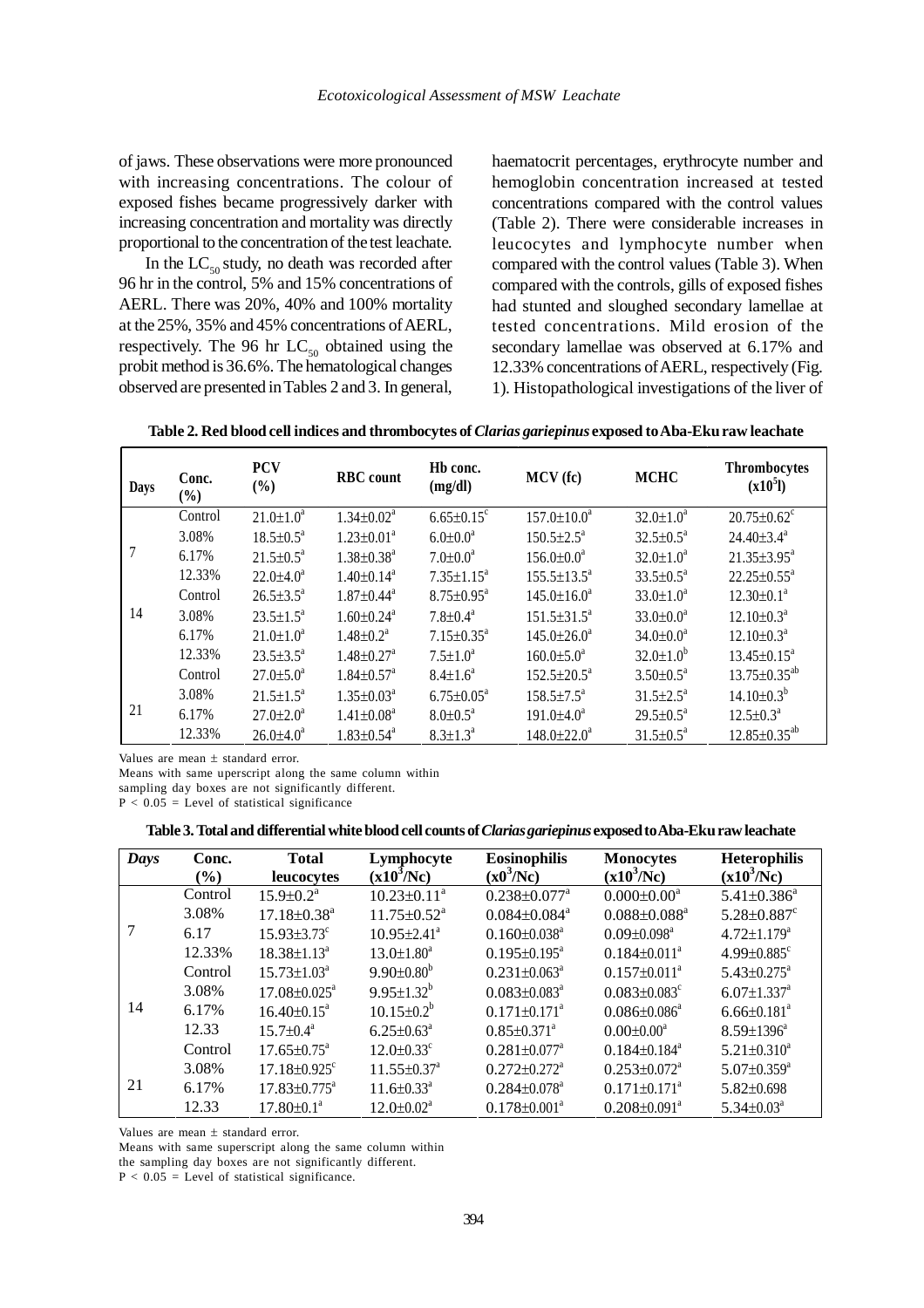the control fish showed hepatocytes arranged in cords around central veins in all the lobules. Glycogenic infiltration of the hepatocytes and congestion of the central veins and portal vessels were observed in exposed fishes and was concentration-dependent. At 21 days exposure period, large focus of hepatic necrosis with mild cellular infiltration was observed in fishes exposed to the highest concentration of test leachate (Fig. 1). Kidney of the control fishes showed well-distended tubules with numerous glomeruli scattered within the renal stoma, while degeneration of renal tubules and tubular calcification was observed in exposed fishes (Fig. 1).

A total of 112 bacterial isolate belonging to 17 genera were recorded from samples of AERL (Table 4). The samples were positive for potential pathogenic species and toxin-producing organisms including *Bacillus cereus*, *E. coli*, *Staphylococcus aureus, Clostridium sordelli, Clostridium perfingens* and *Salmonella arizonae*. The microbial population ranged between  $0.3 \times 10^6$  and  $9.2 \times 10^9$  cfu/ml. The fungi isolate included *Aspergillus niger, A. flavus, A. terreus, fusarium oxysporum, Penicillum spp*. and *Rhizopus sp.*

In the present study, the 96 hr  $LC_{50}$ haematological and histopathological effects in *C. gariepinus* and microbial characterization of raw leachate obtained from Aba-Eku landfill in Ibadan, Nigeria was investigated. The results indicate that AERL is toxic; producing dose-responsive increases in mortality and abnormalities in the structure of liver, kidney and gills of *C. gariepinus*. The data also shows that the sample contained opportunistic pathogens. The leachate constituents were believed to induce the observed effects. Physico-chemical and heavy metal analysis of the sample showed the presence of the constituents at different concentrations; some of these concentrations were higher than the limits set by international regulatory authorities (Table 1). They were also higher than the values that could support aquatic life. The pH value of 8.2 is in accordance with previous pH value obtained from the study site (Bakare and Wale-Adeyemo, 2004) and from leachate samples from other solid waste dumps sites in Southwest Nigeria (Ikem *et al.,* 2002; Bakare *et al.,* 2003a).In acute toxicity studies, the biological effects can be determined without difficulty. Death is an alternative answer to chemical exposure as it proves the total

| <b>Isolate</b>          | Total isolates (%) |
|-------------------------|--------------------|
| Bacillus spp.           | 17.9               |
| Citrobacter sp.         | 1.8                |
| Escherichia coli        | 18.5               |
| Corynebacterium sp.     | 1.8                |
| Micrococcus sp.         | 2.6                |
| Staphylococcus aureus   | 8.9                |
| Serratia marscescens    | 5.4                |
| Xanthomonas sp.         | 0.8                |
| Alcaligenes sp.         | 1.8                |
| Acinetobacter sp.       | 1.8                |
| Clostridium spp.        | 8.5                |
| Pseudomonas aeruginosa  | 8.5                |
| Pseudomonas fluorescens | 1.8                |
| Chromobacterium sp.     | 1.8                |
| Flavobacterium sp.      | 1.8                |
| Salmonella arizonae     | 5.4                |
| Salmonella typhimurium  | 3.6                |
| Klebsiella spp.         | 6.2                |
| Enterobacter sp.        | 1.8                |

**Table 4. Microorganisms analyzed in leachate samples obtained from Aba-Eku landfill, Nigeria**

destruction of at least one vital organ system. The  $LC_{so}$  value of 36.6% shows that the tested sample is toxic, and more toxic than some other leachates obtained from southwest Nigeria assessed for acute toxicity in mice (Bakare *et al.,* 2003a). The value is however, more than (less toxic) thosereported for leachate induced toxicity  $(LC_{50})$  using *D. magna* (USEPA, 1980; Taylor *et al.,* 1996), rainbow trout (Cameron and Koch, 1980; Day *et al.,* 1993) and *S. mossambicus* (Wong, 1989) as test organisms. The current finding corroborate previous toxicity assessment of AERL wherein the leachate dosedependently inhibited root growth  $(EC_{50}$  of 6.10%) and induced various types of chromosomal aberration in *Allium cepa* (Bakare and Wale-Adeyemo, 2004).

Studies have shown that when the water quality is affected by toxicants, physiological changes will be observed in the values of one or more of the haematological parameters (Van Vuren, 1986). Effects of chronic exposure of AERL on hematological parameters in *C. gariepinus* included increased level of erythrocyte number, haemoglobin concentration and haematocrit values. These observations might indicate a compensatory erythropoiesis, which resulted in production of RBC to recompense the older ones that are rapidly destroyed due to decrease in blood's carrying capacity. The high values are in concert with earlier reports on fishes exposed to different toxicants (Alkahem, 1993, 1994; Mazon *et al.,*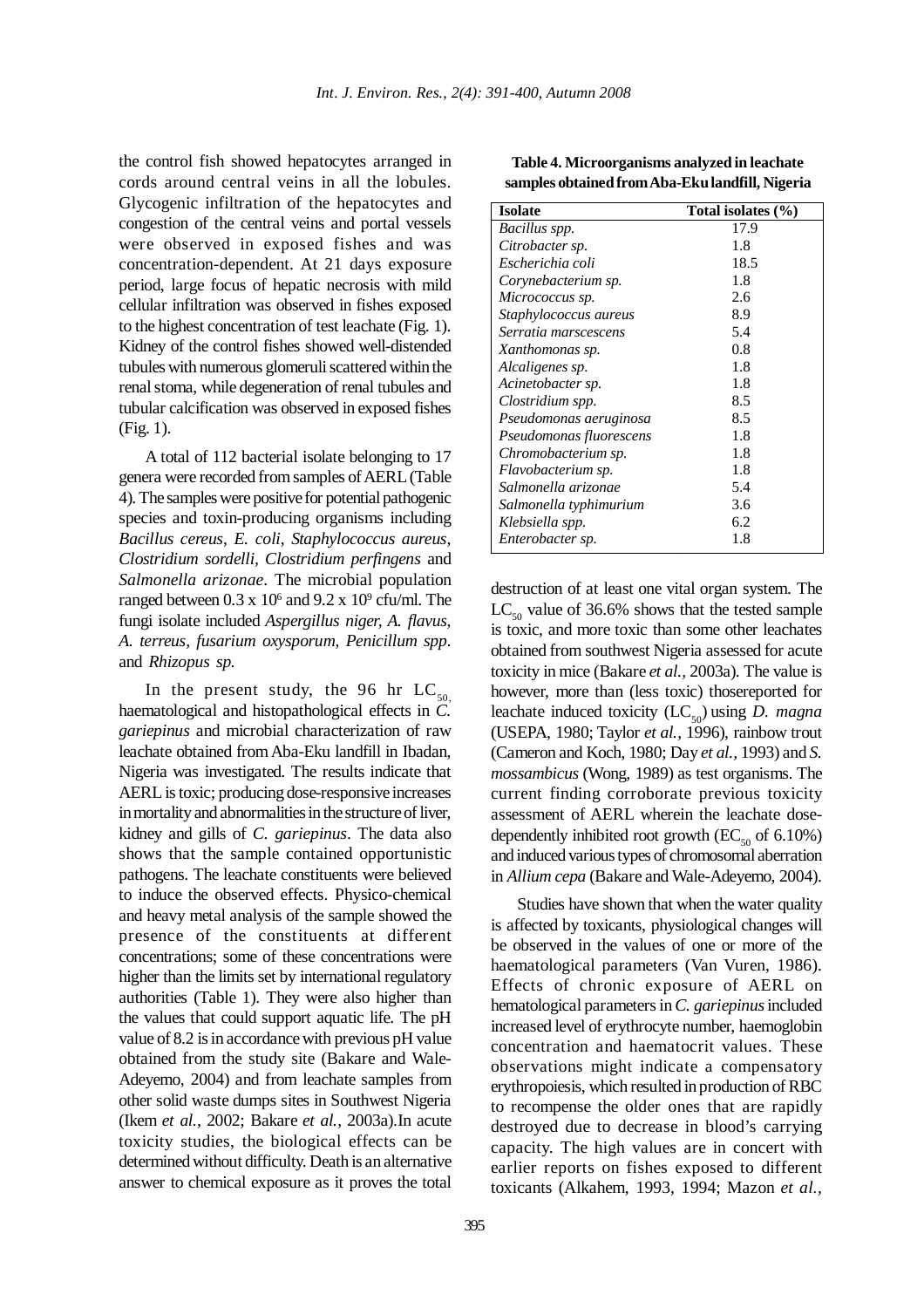*Oshode, O. A. et al.*



**Fig. 1. (x 1000)a. Section of gill of unexposed** *C. gariepinus.* **b. Section of gill of** *C. gariepinus* **exposed to 3.08% concentration of test leachate showing stunted (single arrow) and sloughed(double arrow) secondary lamellae. c. Section of liver of unexposed** *C. gariepinus***.d. Section of liver of** *C. gariepinus* **exposed to 12.33% concentration of test leachate showing necrosis of hepatocytes (single arrow) and cellular infiltration of lymphocytes (double arrow).e. Section of kidney of unexposed** *C. gariepinus***.f. Section of kidney of** *C. gariepinus* **exposed to 12.33% concentration of test leachate showing tubular degeneration (arrowed)**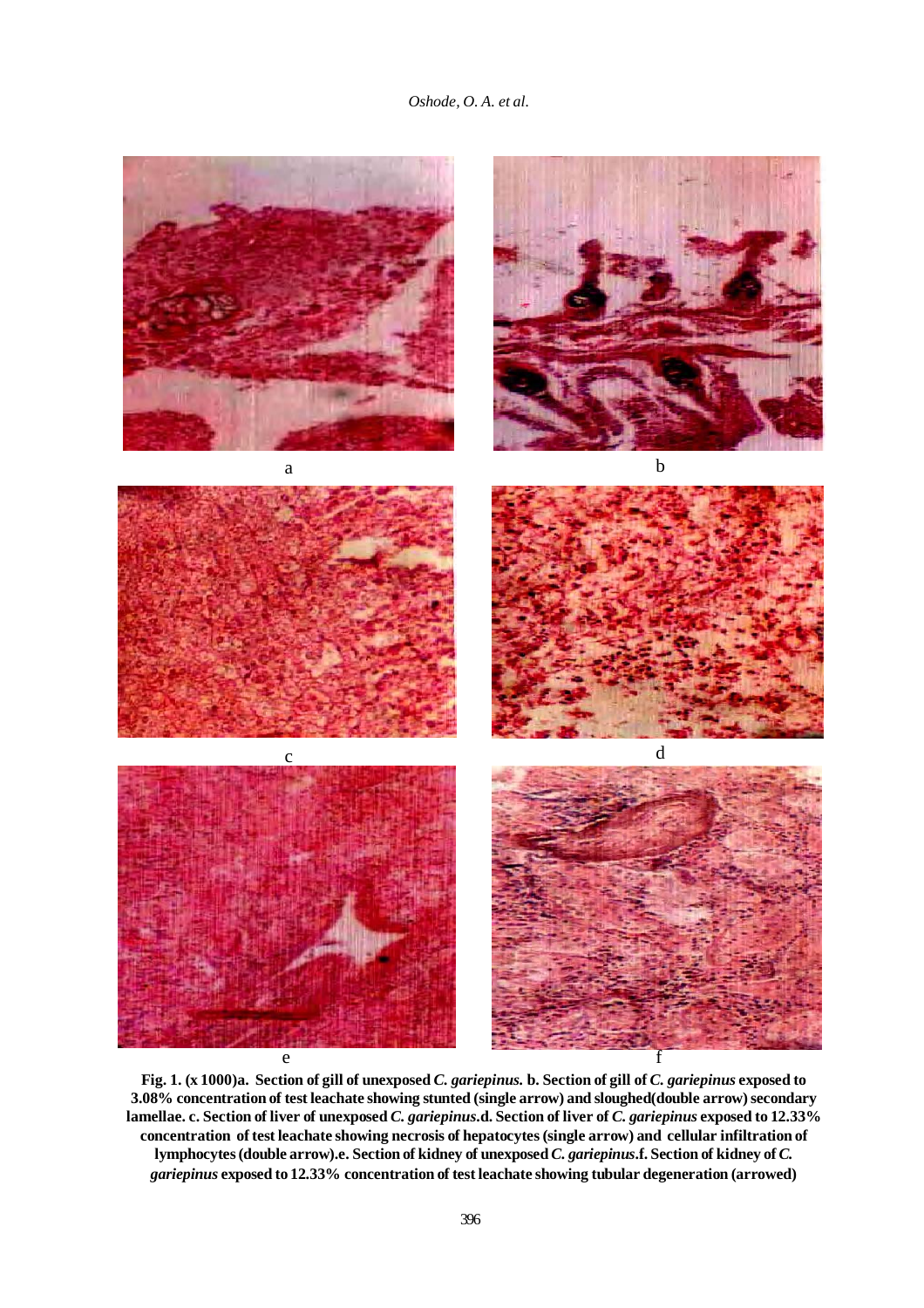2002). Soivoi and Nikinmaa (1981) reported that increase in haematocrit is an indication of a stress response causing RBC swelling, or haemoconcentration due to plasmatic volume reduction (Wilson and Taylor, 1993). White blood cell (WBC) plays an important role in the immune system of living organisms. An unusually high WBC count can indicate hypersplenism, inflammation, trauma and stress (Nordenson, 2004). The increase in leukocyte count observed during the study may be attributed to immune response of *C. gariepinus* to toxicants present in the leachate sample. Increase in eosinophils value obtained herein correlate with increases found in *O. mossambicus* during exposure to copper (Nussey *et al.,* 1995a, b). The potential for chemicals to cause damage to the immune system is of considerable public health significance, as alterations in immune function can lead to increased incidence of hypersensitivity disorders, autoimmune and infectious diseases.

Significant pathological changes like epithelial degeneration of secondary lamellae observed in gill of *C. gariepinus* fingerlings could be attributed to the high content of Cd in the leachate and these changes may lead to an overall reduction in the efficiency of the gill filament to aid diffusion of oxygen across the gill filament. This is in accord with the work of Randi *et al.,* (1996) who reported similar histopathological lesions in gill tissue of freshwater fish *Macropsobrycon uruguayance* following 30 and 60 days of exposure to  $1.5 \text{ mgl}^{-1}$ of Cd. Necrosis of hepatocytes and periportal oedema observed in the liver of exposed fishes are similar to those observed by Palackova *et al.,* (1994) and Marty *et al.,* (1999). Lesions such as degeneration and necrosis of tabular epithelial cells observed in the kidney could be as a result of high content of heavy metals especially Cd present in the leachate. There were similar observations in the kidney of Tilapia; *O. aureus,* and it was attributed to the presence of Cd in the test chemical (Woo *et al.,* 1993).

The mechanism of the observed effects in *C. gariepinus* is not clearly understood. What is certain is that toxic substances had been introduced into experimental tanks containing the test animals; these substances exert their deleterious effects in living system via different mechanisms and concentrations. Ammonia, whose value in the test sample exceeded the acceptable and permissible limits, is very toxic to fish. It can last for centuries in landfills and can seriously contaminate groundwater (Cossu *et al.,* 2003; Pivato and Gaspari, 2005). Its' acute effect in fish includes loss of equilibrium, increased breathing rates, convulsions, coma and death. Sublethal concentration of ammonia induces pathological changes in gills, liver and kidney (Odiete, 1999). In fishes, Pb interferes with biosynthesis of haem, and also produces haematological changes such as cellular alterations in erythrocytes resulting to death. Acute exposure to Pb can also result in proximal tubular damage with characteristics histologic features and manifested by glycosuria and aminoaciduria (Loghman-Adham, 1997). These chemicals may also have acted interactively to elicit toxic responses in *C. gariepinus*. For example, Zn and Cd salts produce additive toxicity in fish while Cu (though not analyzed in this study, but is known to be one of the heavy metals usually present in leachates) and Zn salts have synergistic action against freshwater fish (Odiete, 1999).

Although some of the possible chemicals in the leachate were analyzed, it should be recognized that these chemicals might not represent all or even the majority of chemical species in the leachate. Leachate contain a complex mixture of organic and inorganic chemicals, and many unidentified toxicants known as non-conventional pollutants (NCPs), which may pose risks of unknown magnitude to aquatic biota. Chemicals such as benzene, naphthalene, persistent organic pollutants, dioxins, polychlorinated biphenyls, polycyclic aromatic hydrocarbon and alkylating agents were reported to be present in leachates (Lee and Jones-Lee, 1994; Tewari et al., 2005; Cuadra et al., 2006). Alkylating agents, for example, were reported to be electrophilic compounds with affinity for nucleophilic centers in organic macromolecules (Lawley, 1966). Hence the cause of toxicity of leachate assayed in this study could have been due to one component or a combination of known and unknown constituents.

Aside the toxic elements, microorganisms that are potential causes of a wide range of infections were identified in AERL. For example, the exotoxin produced by the microorganism *Clostridium botulinum*, is lethal to mice and has been implicated in the cause of many human deaths (Brown, 1988). Entry into ground or surface water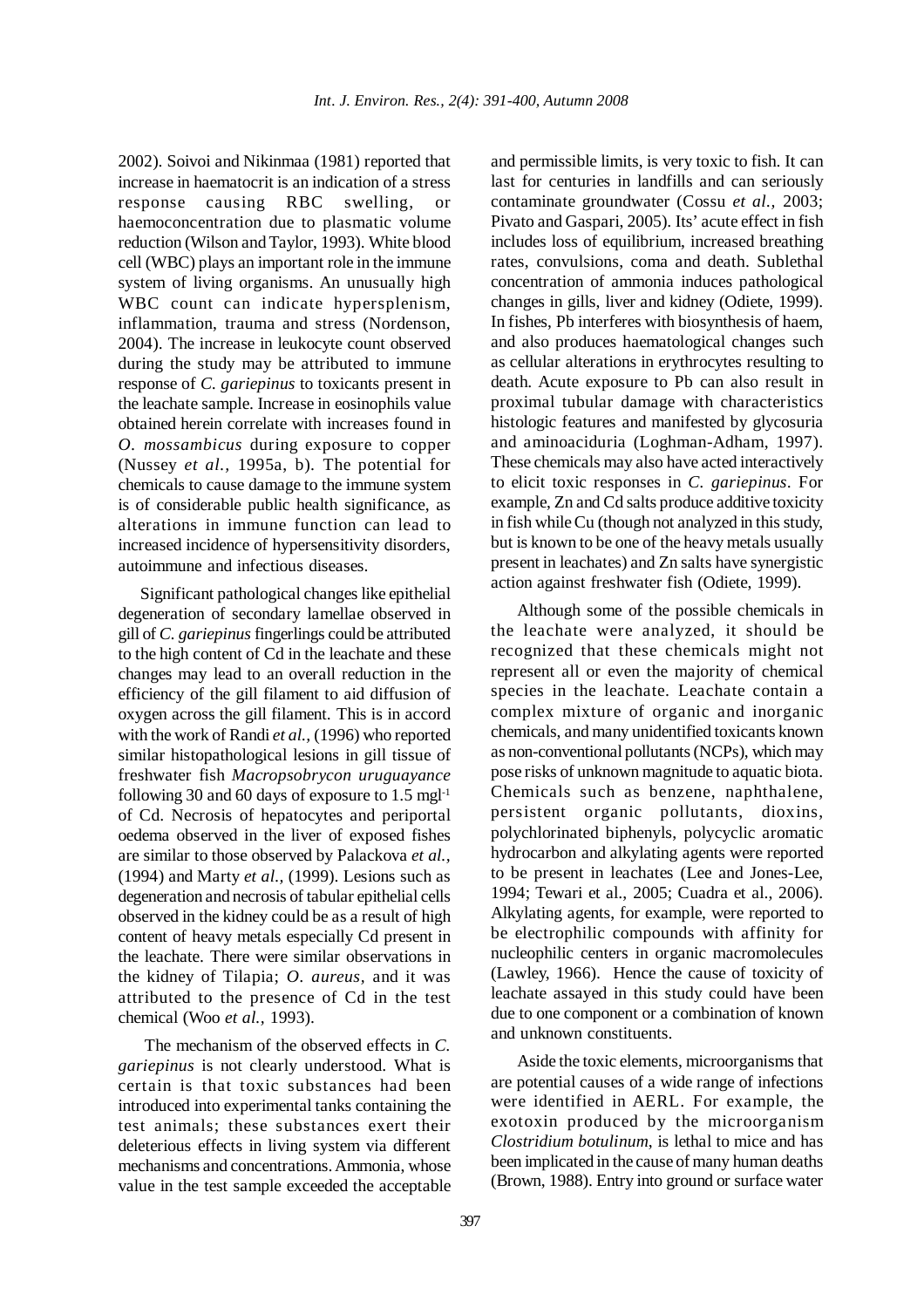bodies of these microorganisms therefore becomes a potential threat to the environment and public health. Donnelly and Scarpino (1991) reported elevated population of total coliform, fecal coliform, fecal streptococci, *Pseudomonas aeruginosa*, *Staphylococcus aureus*, *E. coli* and *Klebsiella pneumoniae* in leachate from various landfill sites. Obbard (1999) and Bakare *et al.,* (2003b) also reported the presence of *Staphylococcus* and *Streptococcus* species in landfill leachate, ground and surface water samples.

#### **CONCLUSIONS**

The present findings indicate that raw leachate from Aba-Eku landfills contained toxic constituents that can elicit changes in hematological and histopathological profiles in *C. gariepinus*. The leachate also contained microbes that are of public health concern. Leachate generation at the study site is therefore of prime health concern because there is no knowncontainment or treatment system for it. Previous reports from a nearby community to the landfill indicates that there were mortality of domestic animals and destruction of crops resulting from exposure of these organisms to contaminated water by the landfill leachate (Bakare and Wale-Adeyemo, 2004). More studies are required on the possible transfer of contaminants from leachate polluted waters by fish to man. These will assist in assessing the hazardous effects of chemicals from MSW discharged into the aquatic environment and also in policy making on environmental waste management.

# **ACKNOWLEDGEMENTS**

This work was carried out under the project "Acute and Genetic toxicity of leachates from solid wastes landfills/dumps in Southwest Nigeria" partly supported by the University of Ibadan Postgraduate school vote for postgraduate research in the Department of Zoology. Special thanks go to Alimba Gideon and Ayodele Oladipo for their assistance during leachate collection and chemical characterization. We are also grateful to the Head of Department of Zoology, University of Ibadan, Nigeria for his support and Dr. Godson Ana of Department of Public Health, University of Ibadan, Nigeria for proofreading the manuscript.

#### **REFERENCES**

Adeogun, A. O. (2004). Effects of methanolic extract of Raphia Hookeri (Mann and Wendl, 1804) on life stages of Clarias gariepinus. PhD Thesis, Department of Zoology, University of Ibadan, Nigeria.

Alimba, C. G., Bakare, A. A., and Latunji, C. A. (2006). Municipal landfill leachates induced chromosome aberrations in rat bone marrow cells. Afr. J. Biotech. **5**  $(22), 2053 - 2057.$ 

Alkahem, H. F. (1993). Ethological responses and changes in haemoglobin and glycogen content of the common carp, Cyprinus carpio, exposed to cadmium. Asian Fish Sci., **6,** 81-90.

Alkahem, H. F. (1994). The toxicity of nickel and the effects of sublethal levels on haematological parameters and behaviour of the fish, Oreochromis niloticus. J. Univ. Kuwait Sci., **21,** 243-252.

Aluko, O. O. (2001). Characterization and treatment of leachates from municipal solid wastes using constructed wetlands; a Nigerian experience. International conference on constructed wetlands for wastewater treatment in tropical and sub-tropical regions, India. 30.

American Fisheries Society (2004). Guidelines for the use of fishes in research. Copyright by the American Fisheries Society, Bethesda, MD.Pp  $1 - 57$ . Available on the internet: www.fisheries.org/afs/publicpolicy/guidelines2004.pdf

American Public Health Association (1998). Standard methods for the examination of water and wastewater, American Public Health Association (APHA, AWWA, WPCF), 20th ed., Washington, DC.

Bakare, A. A., Mosuro, A. A. and Osibanjo, O. (2003a). Landfill leachate- induced toxicity in mice. J. Environ. Bio., **24**(4), 429 - 435.

Bakare, A. A., Lateef, A., Amuda, O. S. and Afolabi, R. O. (2003b). The aquatic toxicity and characterization of chemical and microbiological constituents of water samples from Oba river, Odo Oba, Nigeria. As. Jr. Microbiol. Biotech. Environ. Sci., **5**(1), 11– 17.

Bakare, A. A. and Wale-Adeyemo, A. R. (2004). The mutagenic and cytotoxic effects of leachates from domestic solid wastes and Aba-Eku landfill, Nigeria on Allium cepa. Nature Environ. Pollut. Tech., **3** (4), 455-462.

Bakare, A. A., Pandey, A. K., Bajpayee, M., Bhargav, D., Chowdhuri, D. K., Singh, K. P., Murthy, R. C. and Dhawan, A. (2007).DNA damage induced in human peripheral blood lymphocytes by industrial solid waste and municipal sludge leachates. Environ. Molecular Mutagenesis. **48,**  $30 - 37$ .

Bernard, C., Guido, P., Colin, J. and Du-Delepierre-A-le. (1996). Estimation of hazard of landfills through toxicity testing of leachates. I. Determination of leachate toxicity with a battery of acute tests. Chemosphere, **33**(11), 2303- 2320.

Blaxhall, P. C. and Daisley, K. W. (1973). Routine haematological methods for use with fish blood J. Fish. Bio., **4,** 711-718.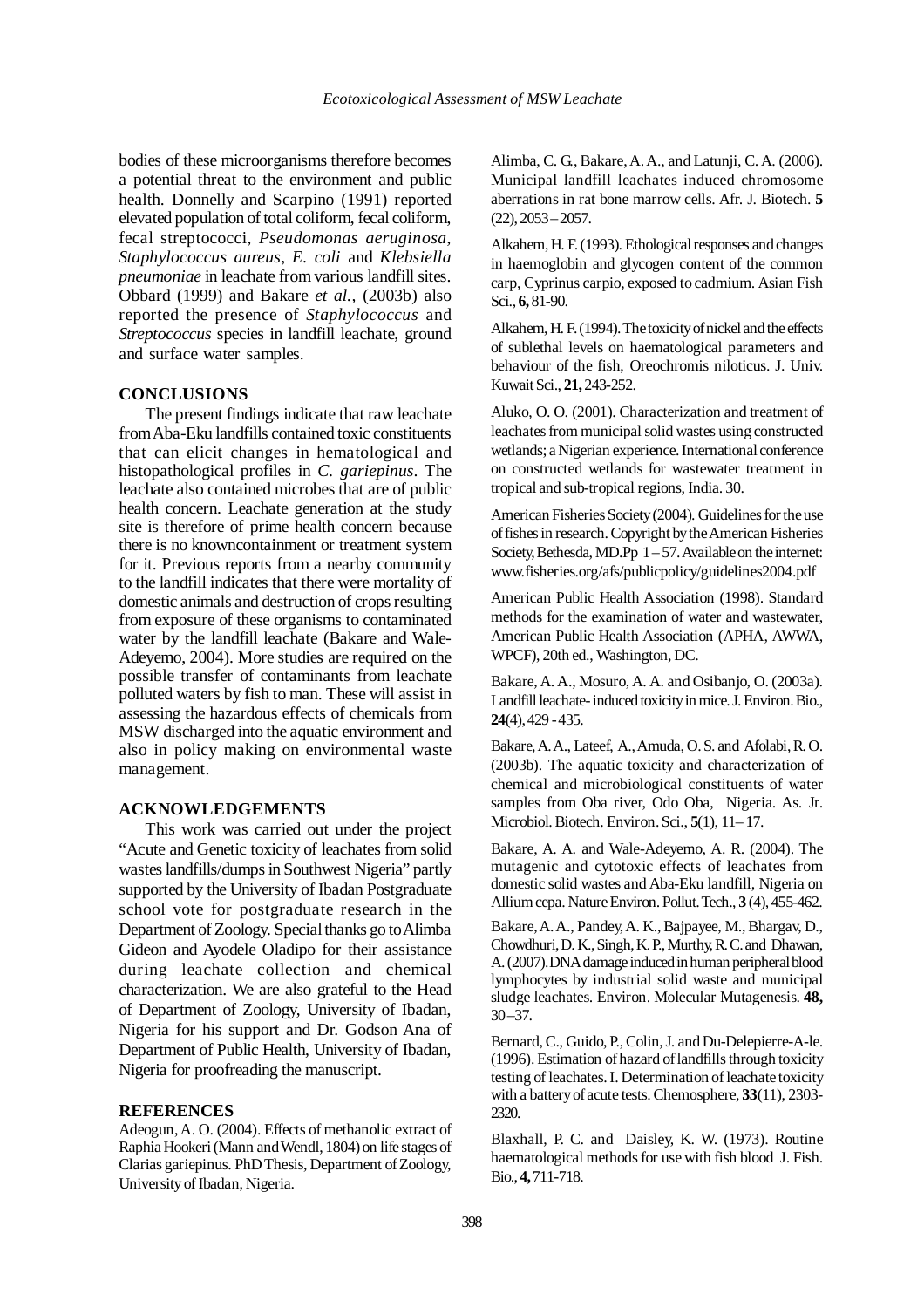Brown, V. K. (1988). The Intrinsic importance of predictive acute and sub-acute toxicity testing In: Acute and subacute toxicology, Published by Edward Arnold, A division of Hodder & Stonghton, London, 80-86

Cameron, R. D. and Koch, F. A. (1980). Toxicity of landfill **le a c h a te . JW P C F . 52**(4), 761-769.

Cheung, K. C., Chu, L. M. and Wong, M. H. (1993). Toxic effect of landfill leachate on microalgae. Water-Air-Soil Pollut., **69** (3-4), 337-349.

Christensen, T. H., Kjeidsen, P., Bjerg, P. L., Jensen, D. L., Christensen, J. B., Baun, A., Albrechtsen, H. and Heron, G. (2001). Biogeochemistry of landfill leachateplumes. Appl. Geochem., **16**, 659-718.

Cossu, R., Raga, R. and Rossetti, D. (2003). The PAF model: an integrated approach for landfill sustainability. Waste Manag., **23**(1), 37–45.

Cuadra, S. N., Linderholm, L., Athanasiadou, M. and Jakobson, K. (2006). Persistent Organochlorine Pollutants in Children working at a wastedisposal site and in young females with high fish consumption in Managua, Nicaragua. Ambio., **35**(3), 109 – 116.

Cureton, P. M., Groenevelt, P. H. and Mc Bride, R. A. (1991). Landfill leachate recirculation: effects on vegetation vigor and clay surface cover infiltration. J. Environ. Qual., **20**(1), 17-24.

Day, E., Holtze, K. E., Metcalfe-Smith, J. L., Bishop, C. T. and Dutka, B. J. (1993). Toxicity of leachate from automobile tires to aquatic biota. Chemosphere. **27**(4), 665-675.

Donnelly, J. A., Scarpino, P. V. and Tabor, M. W. (1988). Clostridial presence in hazardous waste-containing experimental landfills. In Hazardous Waste: Detection, Control, Treatment,Part B edited by R. Abbou Elsevier Science Publishers B.V., Amsterdam, Printed in the Netherlands.1073-1086.

Donnelly, J. A. and Scarpino, P. V. (1984). Isolation, characterization and identification of microorganisms from laboratory and full scale landfills. Cincinnati. Oh: US Environmental Protection Agency, municipal environmental research laboratory, office of research and development; publication No. (EPA) 600/2 – 84-119.

Ernst, W. R., Hennigar, P., Doe, K., Wade, S. And Julien, G. (1994). Characterization of the chemical constituents and toxicity to aquatic organisms of a municipal landfill leachate. Water Poll. Res. J. Can., **29**(1), 89-101.

Federal Environmental Protection agency (1991). National environmental protection (Effluent limitations) regulations 1991 as cited by Odiete (1999) In: Environmental Physiology of Animal Pollution, Published by Diversity resources Ltd., Lagos, Nigeria. 157-219.

Hart, L. J. (1996). Subacute Immunotoxic effects of the environmental contaminants 7,12 di-methyl benzanthacene (DMBA), hexachloroyclohexane (Lindane), 2,3,7,8-tetrachlorodibenzop-dioxin (TCDD) on spleen and pronephros cellularity and morphology and functional activity of macrophages contained in these hematopoietic organs in the cichlid tilapia fish (Oreochromis niloticus). M.Sc Thesis in the Faculty of the Virginia-Maryland Regional College of Veterinary Medicine, Virginia Polytechnic Institute and State University.

Ikem, A., Osibanjo, O., Sridhar, M. K. C. and Sobande, A. (2002). Evaluation of groundwater quality characteristics near two waste sites in Ibadan and Lagos, Nigeria. Water-Air-Soil Pollut., **140**, 307-333.

Jain, N. C. (1986). Schalm's Veterinary Haematology. Philadelphia: Lea and Febiger. 1221.

Koshy, L., Paris, E., Ling, S., Jones, T. and Berube, K. (2007). Bioreactivity of leachate from municipal solid waste landfills - assessment of toxicity. Sci. Total. Environ., doi:10.1016/j.scitotenv.2007.06.017

Lawley, P.D. (1966). Effects of some chemical mutagens and carcinogens on nucleic acids. Prog. Nucleic Acids Res. Mol. Biol. 5: 89-131.

Lee, G. F. and Jones-Lee, A. (1994). Impact of municipal and industrial non-hazardous waste landfills on public health and the Environment: An overview. Prepared for California environmental protection Agency's Comparative risk project.

Loghman-Adam, M. (1997). Renal Effects of Environmental and occupational lead exposure. Environ. Health Perspect., **105**, 928 - 939.

Loizidou, M. and Kapetanios, E. G., (1993). Effect of leachate from landfills on underground water quality. Sci. Total Environ., **128**, 69-81.

Marty, G. D., Okihiro, M. S., Brown, E. D., Hanes, D. and Hinton, D. E. (1999). Histopathology of adult Pacific herring in Prince William Sound, Alaska after the Exxon Valdez oil spill. Can. J. Fish Aquat. Sci., **56**, 419-426.

Mazon, A. F., Monteiro, E. A. S., Pinheiro, G. H. D. and Fernadez, M. N. (2002). Hematological and physiological changes induced by short-term exposure to copper in the freshwater fish, Prochilodus scrofa. Braz. J. Bio., **62**(4a).

McMurphy, L. M., Biradar, D. P., Taets, C. and Rayburn, A. L. (1996). Differential effects of weathered coal fly ash and fly ash leachate on the maize genome. Arch. Environ. Contam. Toxicol., **31**(2), 166-169.

Nordenson, N. (2004). White blood cell count and differential analysis. Available online: http:// mydocuments/whitebloodcellcountanddifferential ahealthyme. com. htm)